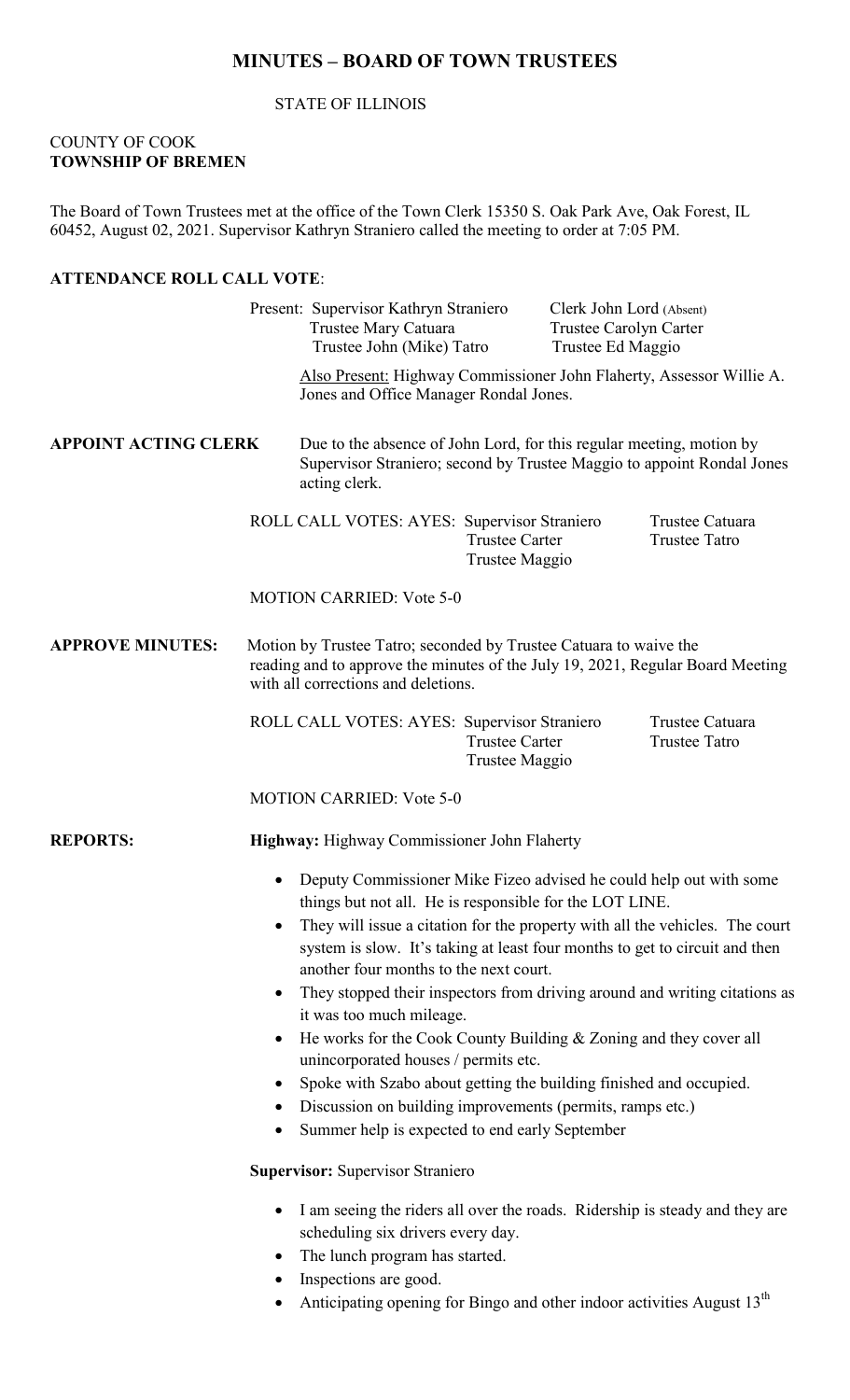### **MINUTES – BOARD OF TOWN TRUSTEES**

|  |  |  |  |  | Pre-registration for lunch and bingo will be required along with masks. |
|--|--|--|--|--|-------------------------------------------------------------------------|
|--|--|--|--|--|-------------------------------------------------------------------------|

- Sertoma still plans to schedule in school workshops to begin in the fall
- Sertoma asked if we could host a Mental Health First Aide course
- The senior wheels and lunch program was mentioned and discussed

**Assessor:** Willie A. Jones

- 237 phone calls
- 168 village permits
- Posted tax bill updates on the township website
- EAV increased from 2.916 in 2019 **to** 3.0861 in 2020 (property tax increase) state wide.
- **OLD BUSINESS: NONE**

**NEW BUSINESS**: **NONE**

#### **PRESENTATION OF BILLS:**

**CORP BILLS:** The following bills were audited by the Board for the General Corporate Funding in the amount of: **\$14,126.67**

> Motion by Trustee Catuara; seconded by Trustee Carter to approve payment of the General Corporate bills.

| ROLL CALL VOTES: AYES: Supervisor Straniero |                | Trustee Catuara |
|---------------------------------------------|----------------|-----------------|
|                                             | Trustee Carter | Trustee Tatro   |
|                                             | Trustee Maggio |                 |

MOTION CARRIED: Vote 5-0

 **GA BILLS:** The following bills were audited by the Board for the General Assistance Fund in the amount of: **\$4,452.41**

> Motion by Trustee Tatro; seconded by Trustee Maggio to approve payment of the General Assistance bills:

|                | Trustee Catuara                             |
|----------------|---------------------------------------------|
| Trustee Carter | Trustee Tatro                               |
| Trustee Maggio |                                             |
|                | ROLL CALL VOTES: AYES: Supervisor Straniero |

MOTION CARRIED: Vote 5-0

 **ROAD & BRIDGE**

The following bills were audited by the Board for the Road & Bridge Fund in the amount of **\$1,297.91**

> Motion by Trustee Maggio; seconded by Trustee Carter to approve payments of the Road & Bridge bills:

ROLL CALL VOTES: AYES: Supervisor Straniero Trustee Catuara<br>Trustee Carter Trustee Tatro Trustee Carter Trustee Maggio

MOTION CARRIED: Vote 5-0

# **EXECUTIVE SESSION**: **NONE**

| OUT OF                         |             |
|--------------------------------|-------------|
| <b>EXECUTIVE SESSION: NONE</b> |             |
| <b>PUBLIC COMMENT:</b>         | <b>NONE</b> |